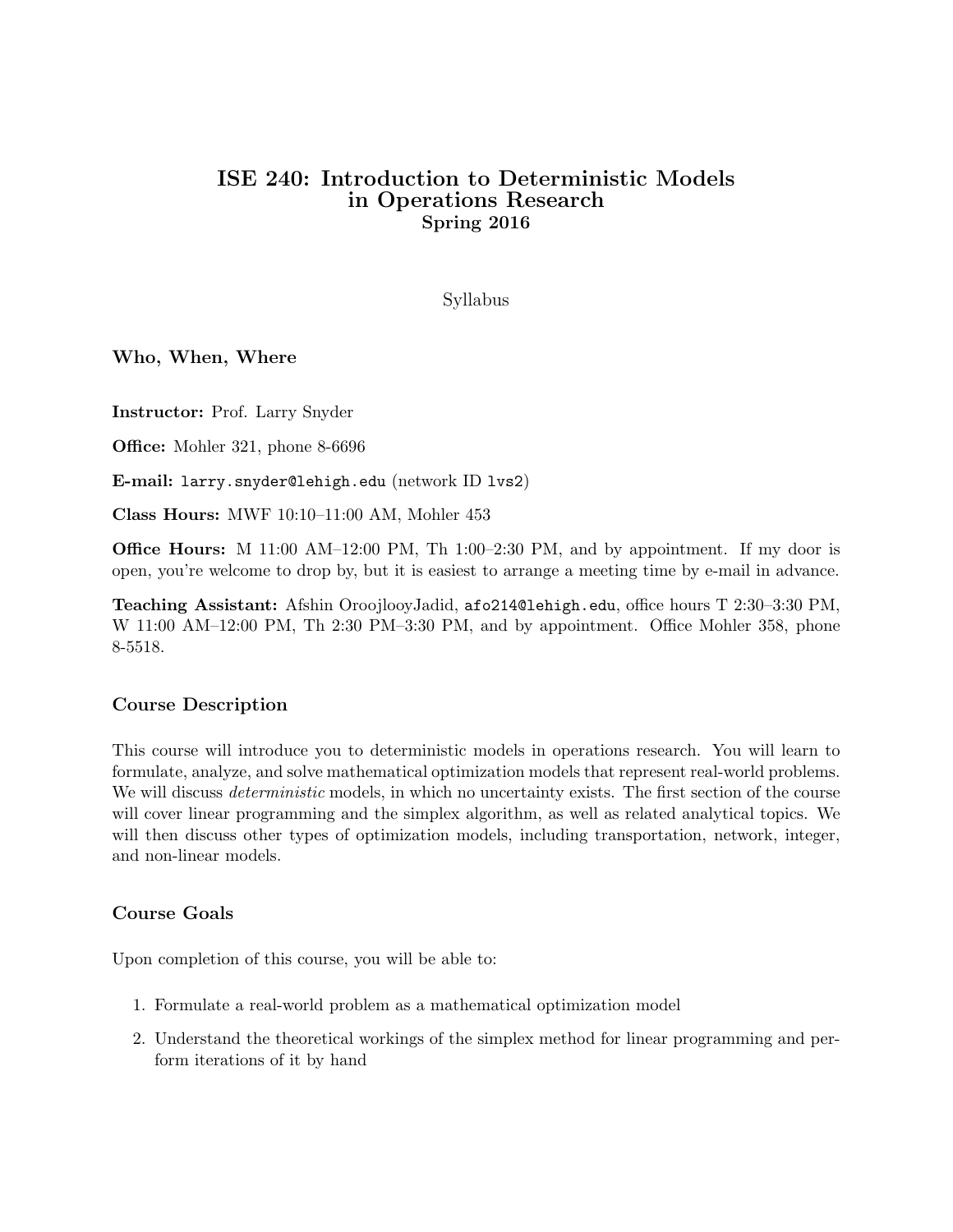- 3. Understand the relationship between a linear program and its dual, including strong duality and complementary slackness
- 4. Perform sensitivity analysis to determine the direction and magnitude of change of a model's optimal solution as the data change
- 5. Solve specialized linear programming problems like the transportation and assignment problems
- 6. Solve network models like the shortest path, minimum spanning tree, and maximum flow problems
- 7. Understand the applications of, basic methods for, and challenges in integer programming
- 8. Solve single- and multiple-variable unconstrained non-linear optimization problems
- 9. Recognize the pros and cons of alternate possible formulations for an optimization problem
- 10. Solve real-world optimization problems with optimization solvers

## Textbook

The textbook for the course is:

• Hillier, F. S. and Lieberman, G. J. Introduction to Operations Research, 10th ed., New York: McGraw-Hill, 2014.

You are expected to *read the textbook* to prepare for and/or reinforce the lectures. Many homework problems will be assigned from the book.

If you choose to use a different edition of the textbook, you will be responsible for reconciling any discrepancies between your edition and the edition we use in class. Note that section, page, and problem numbers may differ from one edition to the next.

The books below may be useful for further reading and practice material:

- Taha, H. A. Operations Research: An Introduction, 8th ed., Prentice-Hall, 2006.
- Winston, W. L. Operations Research: Applications and Algorithms, 4th ed., Duxbury Press, 2003.

#### Course Scope

We will cover Chapters 1–6, 9–10, and 12–13 of the textbook, with additional chapters added as time permits. Unless specified otherwise, you are not responsible for material in the textbook that is not covered in class.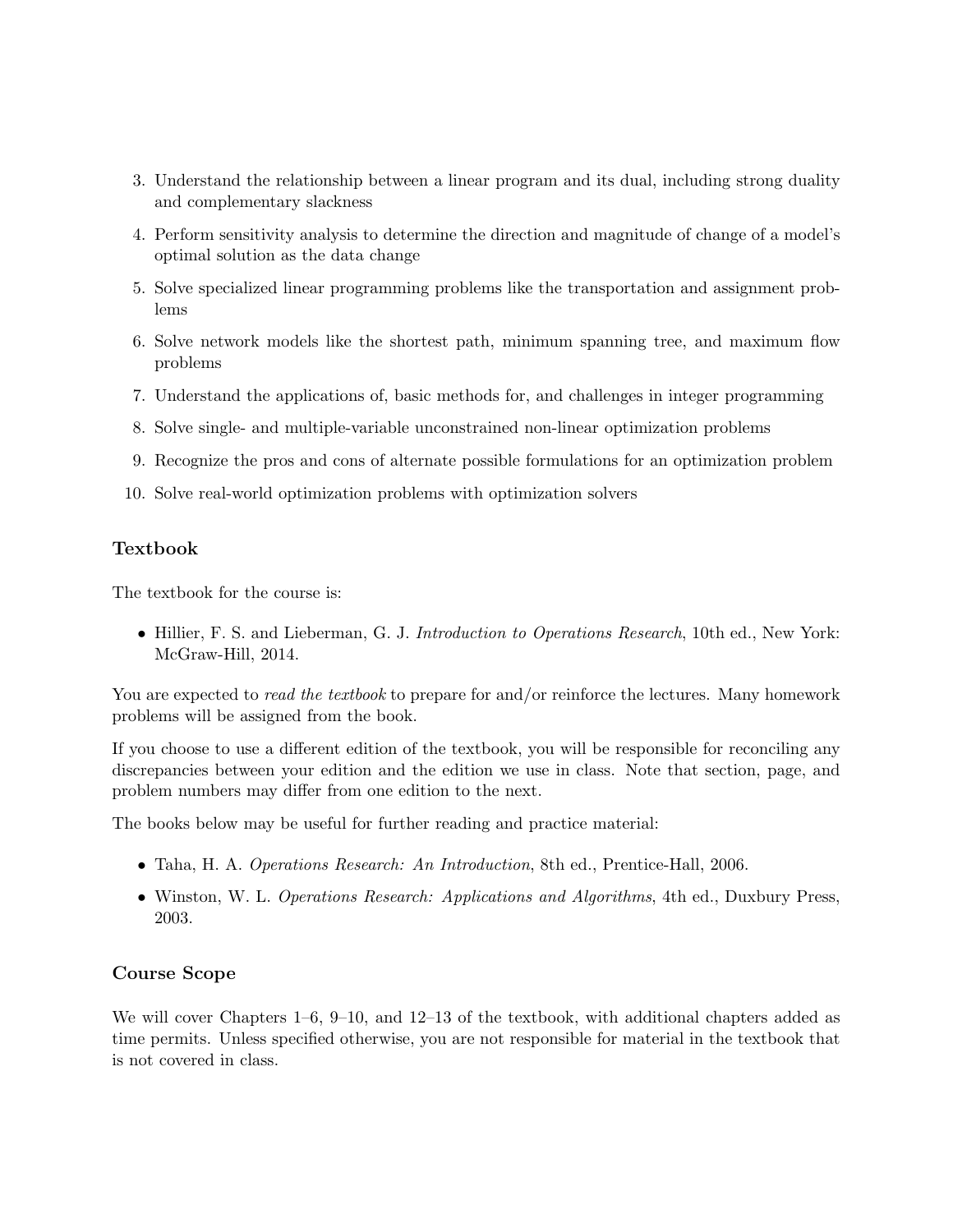## Prerequisite

Math 205.

### Software

In this class we will make extensive use of the modeling language AMPL, the computational package MATLAB, and Microsoft Excel and its Solver add-in. You will learn how to use this software in class and/or in additional lab sessions. You should download the demo version of AMPL from http:// ampl.com/try-ampl/download-a-demo-version/. Information about Lehigh's MATLAB license is at http://software.lehigh.edu/install/.

## CourseSite

I will use CourseSite to post readings, homework assignments and their solutions, and other information about the course. Please check there regularly for updates.

## CrowdMark

This semester, I will be trying out a system called CrowdMark to facilitate creating and grading assignments (homework and exams). Each time I assign a new homework set, you will receive an e-mail from CrowdMark with a URL from which you can download and print the assignment. Once you have completed the assignment, scan it and upload it at the same URL. You must upload the same number of pages (for each problem and total) as are contained in the original file.

I am using this system on a trial basis. Please help me evaluate the system by providing me with any feedback you'd like as the semester progresses.

#### Exams

You will have two 50-minute in-class exams and a final exam. The final exam will be cumulative. The exams will be closed-book, closed-notes. No make-up exams will be given, and no credit will be given for any missed exam.

## Homework

You will have regular homework assignments consisting of problems from the book as well as additional problems. The homework assignments are likely to take you a fair amount of time, so get started on them early.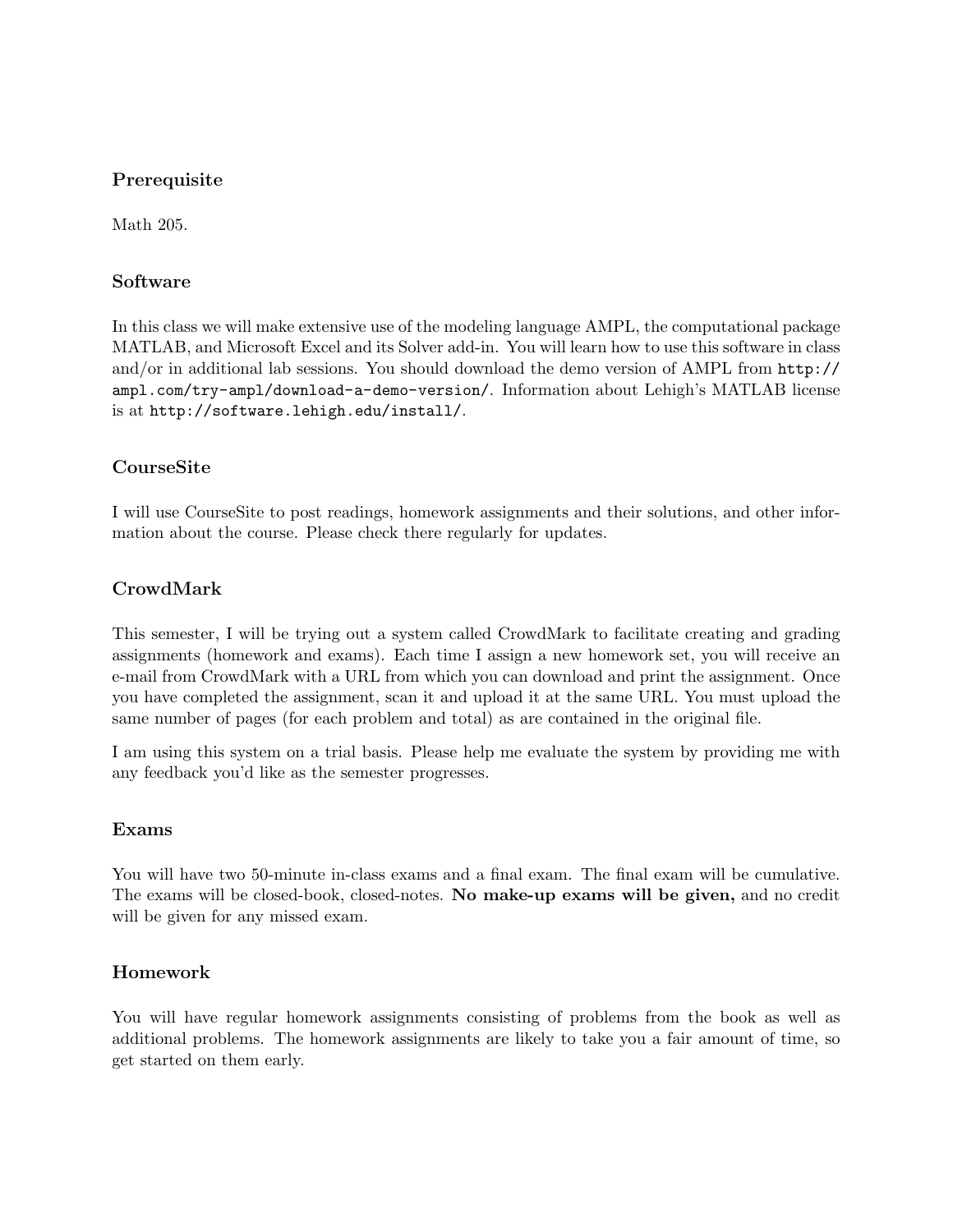Late Assignments: Homework assignments must be uploaded to CrowdMark by 10 PM on the day the assignment is due. No credit will be given for any homework assignment turned in late. If you wish to have a late assignment graded for no credit, we will be happy to oblige. I will drop your lowest homework grade from your average. This means you get one freebie—use it wisely!

Legibility: Homework must be typed or written neatly and with problems in the correct order. If we have difficulty reading or following your homework, we will not go to great lengths to decipher it!

Working Together: You may work on the homework assignments individually or with a partner. If you work with a partner, you and your partner may submit a single write-up, or you may submit individual write-ups.

You may discuss the homework with students other than your partner, but you must cite any people or sources (other than Hillier and Lieberman and the lecture slides) that helped you on a particular problem. For example: "Smarty McPants and I worked on this problem together" or "I got help from Smarty McPants about problem #3," or "I consulted Linear Programming for Dummies, Section 4.2, by Dopey McBrain when solving question  $#2$ ." If you work with a partner but submit individual write-ups, make sure you cite your partner. I also encourage you to come to me or the TA for help when you are stuck.

Remember that you are ultimately responsible for mastering the material on your own, and your performance on the exams will depend on your ability to do so. Therefore, you should make sure you fully understand all of the details of the write-up you submit, whether you submit an individual or joint write-up.

## Re-grade Requests

If you disagree with the grade you received on a homework or exam problem, you may submit a request for that problem to be re-examined. This request must be turned in in writing no more than 48 hours after you receive the graded assignment. It must contain a clear explanation, in no more than one paragraph, of why you feel the grade you received is incorrect. Once we re-examine your work and decide whether to change your grade, our decision will be final.

#### Class Participation

You are expected to attend class regularly, come to class prepared, participate in the discussions we have in class, and ask questions when you are confused. A portion of your grade will be based on class participation.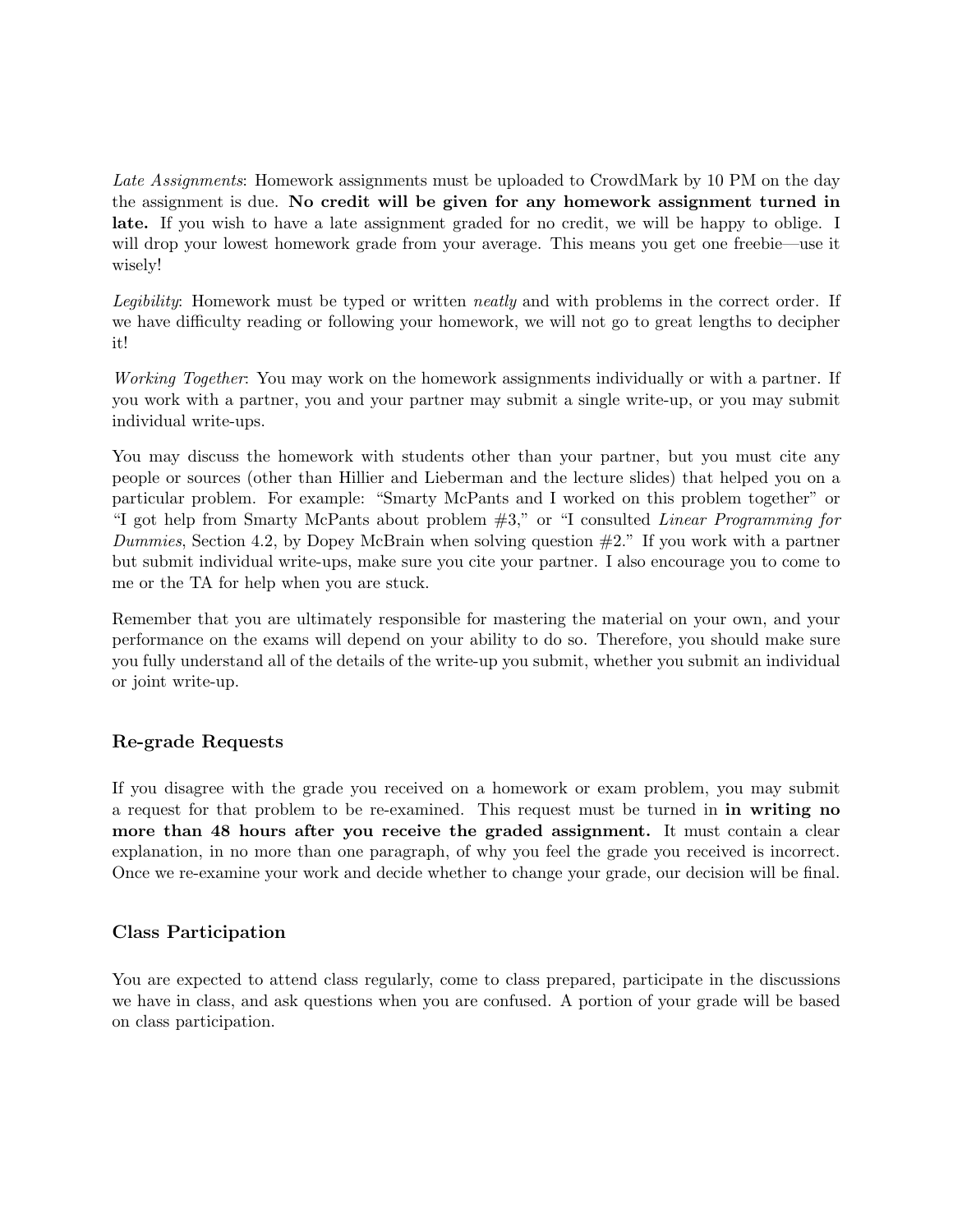## Extended Absences

If you believe you will miss two or more consecutive lectures due to illness, family emergencies, etc., please contact me as early as possible so that we can develop a plan for you to make up the missed material. Under no circumstances will I give credit for missed work unless you have discussed your absence with me in advance.

# Grading

Your grade will be calculated as follows:

| Item                 | Percentage |  |
|----------------------|------------|--|
| Homework assignments | 30%        |  |
| Mid-term exam $#1$   | 20%        |  |
| Mid-term exam $#2$   | 20%        |  |
| Final exam           | 25%        |  |
| Class participation  | $5\%$      |  |

## Accommodations for Students with Disabilities

If you have a disability for which you are or may be requesting accommodations, please contact both me and the Office of Academic Support Services, University Center 212 (610-758-4152) as early as possible in the semester. You must have documentation from the Academic Support Services office before accommodations can be granted.

# Use of Electronic Devices

The use of computers, smart phones, tablets, and other mobile electronic devices is prohibited in class. I understand that there may be some legitimate reasons to use such devices in class, but please wait until after class ends to perform these functions. Cell phones are a distraction both to the students and to the instructor and may not be used.

# Academic Integrity

Please read the material on Academic Integrity available on CourseSite, on the Provost's Academic Integrity site (http://www.lehigh.edu/~inprv/faculty/academicintegrity.html), and on the CITL web site (https://citl.lehigh.edu/academic-integrity-resources). Examples of behavior that violates Lehigh's academic integrity principles include (but are not limited